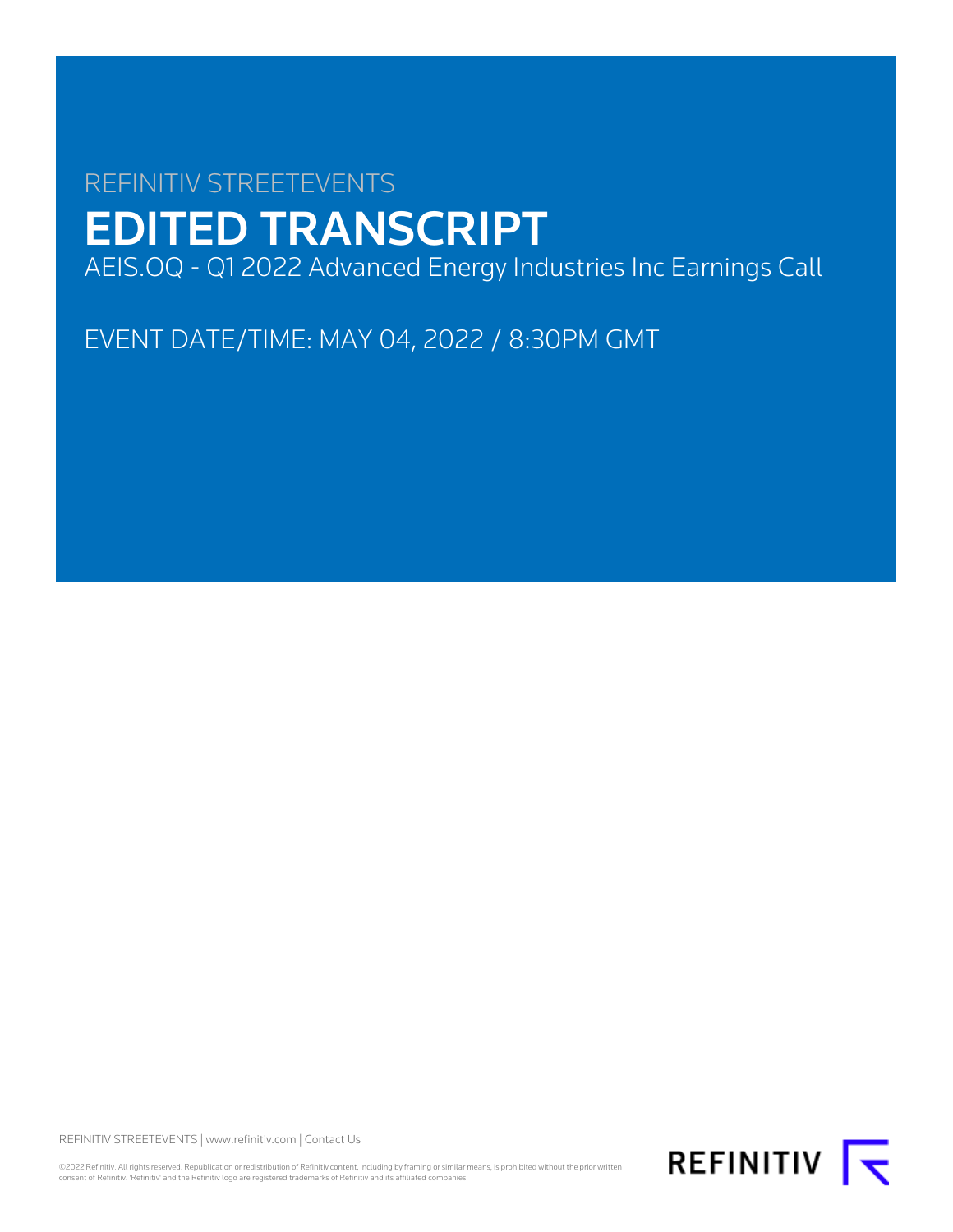# **CORPORATE PARTICIPANTS**

**[Paul R. Oldham](#page-3-0)** Advanced Energy Industries, Inc. - Executive VP & CFO **[Stephen D. Kelley](#page-2-0)** Advanced Energy Industries, Inc. - President, CEO & Director **[Yeuk-Fai Mok](#page-1-0)** Advanced Energy Industries, Inc. - VP of Strategic Marketing & IR

# **CONFERENCE CALL PARTICIPANTS**

**[Graham Frederick Price](#page-10-0)** Raymond James & Associates, Inc., Research Division - Senior Research Associate **[Krish Sankar](#page-8-0)** Cowen and Company, LLC, Research Division - MD & Senior Research Analyst **[Mehdi Hosseini](#page-6-0)** Susquehanna Financial Group, LLLP, Research Division - Senior Analyst **[Mon-Han Chung](#page-9-0)** D.A. Davidson & Co., Research Division - Senior VP & Senior Research Analyst **[Nathaniel Quinn Bolton](#page-5-0)** Needham & Company, LLC, Research Division - Senior Analyst **[Paretosh Misra](#page-7-0)** Joh. Berenberg, Gossler & Co. KG, Research Division - Analyst **[Robert Stephen Barger](#page-6-1)** KeyBanc Capital Markets Inc., Research Division - MD & Equity Research Analyst

# **PRESENTATION**

#### **Operator**

Good day, ladies and gentlemen, and thank you for joining us for this Advanced Energy First Quarter 2022 Earnings Conference Call. (Operator Instructions) Also, please be aware that today's meeting is being recorded.

<span id="page-1-0"></span>To get us started with opening remarks and introductions, I am pleased to turn the floor over to Vice President of Strategic Marketing and Investor Relations, Mr. Edwin Mok.

## **Yeuk-Fai Mok** - Advanced Energy Industries, Inc. - VP of Strategic Marketing & IR

Thank you, operator. Good afternoon, everyone. Welcome to Advanced Energy's first quarter 2022 earnings conference call. With me today are Steve Kelley, our President and CEO; and Paul Oldham, our Executive Vice President and CFO.

If you have not seen our earnings press release, you can find it on our website at ir.advancedenergy.com. There, you also find our earnings slide presentation.

Before I begin, I'd like to mention that we will be participating at several investor conferences in the coming months.

Let me remind you that today's call contains forward-looking statements that are subject to risks and uncertainties that could cause actual results to differ materially and are not guarantees of future performance. Information concerning these risks can be found in our SEC filings. All forward-looking statements are based on management's estimates as of today, May 4, 2022, and the company assume no obligation to update them. Medium-term targets and long-term aspirational goals presented today should not be interpreted as guidance.

On today's call, our financial results are presented on a non-GAAP financial basis, unless otherwise specified. Excluded from non-GAAP results are stock compensation, amortization, acquisition-related costs, restructuring expenses and unrealized foreign exchange gains or losses. A detailed reconciliation between GAAP and non-GAAP measures can be found in today's press release.

With that, let me pass the call to our President and CEO, Steve Kelley.



©2022 Refinitiv. All rights reserved. Republication or redistribution of Refinitiv content, including by framing or similar means, is prohibited without the prior written consent of Refinitiv. 'Refinitiv' and the Refinitiv logo are registered trademarks of Refinitiv and its affiliated companies.

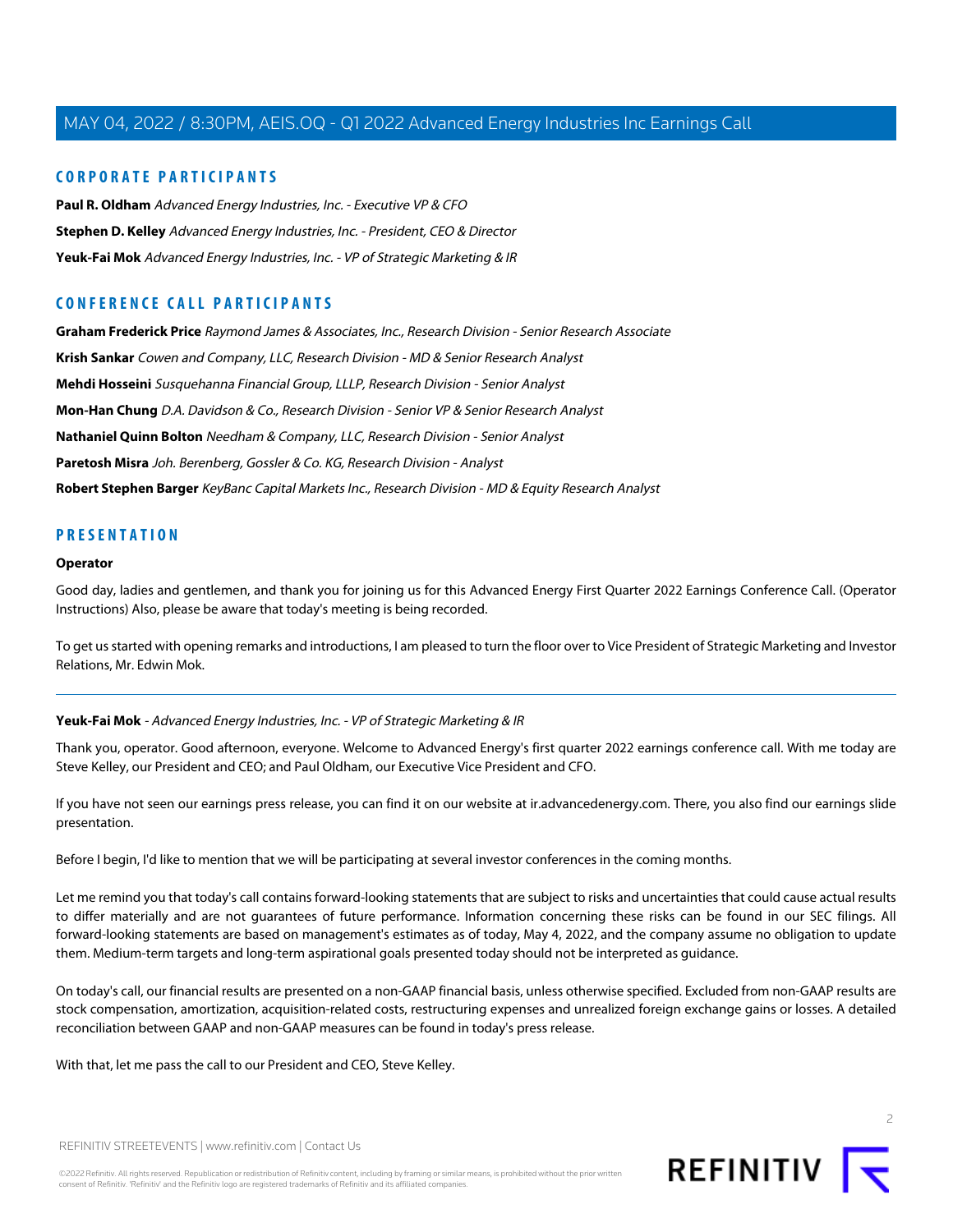## <span id="page-2-0"></span>**Stephen D. Kelley** - Advanced Energy Industries, Inc. - President, CEO & Director

Thank you, Edwin. Good afternoon, everyone and thanks for joining the call. First quarter revenue and earnings per share exceeded guidance, largely due to good manufacturing execution and our ability to secure additional key components. Our shipments into the semiconductor market were particularly strong. Demand is robust across all of our target markets, and our order book is at an all-time high.

To mitigate the impact of a dynamic supply environment, we will continue to maintain full staffing levels at all of our factories, so that we can react quickly when scarce components become available. We will also continue to purchase components on the open market at a premium, when we can't find those components through normal channels. And finally, we will continue to address intractable supply issues through alternative sourcing and redesigns.

This aggressive approach to staffing, procurement and component qualification is paying off in the form of higher shipments to our customers over the last 6 months. There are significant incremental costs associated with our mitigation efforts. But we think our approach makes sense for Advanced Energy and for our customers. And I would like to thank our customers for partnering with us to absorb some of those incremental costs.

Although we spend a lot of time talking about parts shortages, let me assure you that our primary focus continues to be the development of new technologies and products which provide value to our customers. These technologies and products are critical to our future revenue growth and financial performance.

In the first quarter, we launched differentiated products into multiple markets, grew our opportunity funnel and won designs in many proprietary applications. In addition, we recently completed the acquisition of SL Power Electronics, expanding our product portfolio and broadening our customer base in the medical and industrial markets.

Now I'll provide more color on the operating environment. In the first quarter, we overcame a number of COVID-related manufacturing challenges, including an Omicron wave in Malaysia and the regional shutdown in Shenzhen. The operations team's quick response to the changing environment allowed us to exceed our quarterly production goal despite the COVID headwinds.

To mitigate supply issues, we continue to qualify alternative ICs and more necessary, redesign entire circuit boards. Customers are partnering with us in these efforts and we are grateful to their support.

I would also like to note that most of our suppliers are keeping up with our demand despite the challenging supply environment and their performance is much appreciated.

Now I'll provide further color for each of our target markets. In the first quarter, revenue from semiconductor customers exceeded \$200 million, a new milestone for the company. We expect sales into the semiconductor market to grow sequentially in the second quarter and to continue growing in the second half of the year. Given that outlook, we are confident that AE can grow semiconductor sales faster than the overall wafer fab equipment market in 2022.

We are making good progress developing technologies and products for applications such as dielectric etch, remote plasma source and panel-level packaging. These efforts represent upside opportunity for Advanced Energy and will help drive long-term revenue and market share growth for the company.

In the industrial medical market, first quarter revenue grew year-on-year. Demand is strong and our order book increased in the first quarter. We secured a number of important industrial and medical design slots in the first quarter with notable wins in electro surgery, life science, test and measurement and vehicle charging applications.

During the first quarter, we launched the LCM4000, a high-efficiency, high-density power delivery system, particularly well-suited for indoor farming and large-scale commercial lighting applications. This highly differentiated solution will enable our customers to reduce both installation costs and operating costs. Key customer interest in the LCM4000 has already resulted in several large orders.



REFINITIV STREETEVENTS | [www.refinitiv.com](https://www.refinitiv.com/) | [Contact Us](https://www.refinitiv.com/en/contact-us)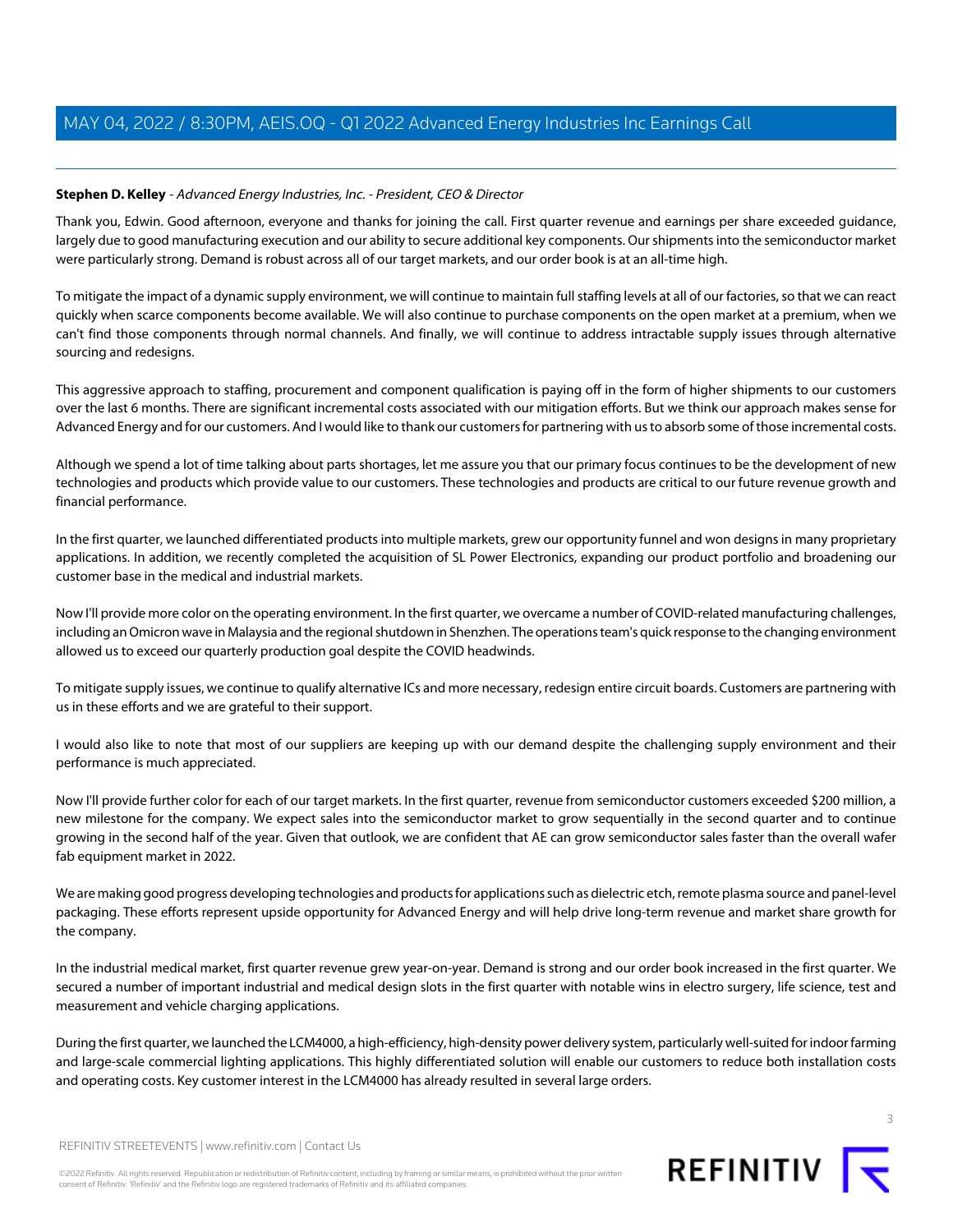Now I'd like to touch on our recent acquisition of SL Power, which we believe makes Advanced Energy a top tier player in the medical power market. We like the medical market because it offers steady secular growth, long product life cycles and sticky proprietary designs. Medical customers demand highly reliable solutions built on certified lines with customer features. SL Power is a well-known supplier of customized power solutions for leading medical device and equipment makers. Roughly 75% of their revenue is derived from sole sourced products. And its portfolio of low power medical products dovetails nicely with Advanced Energy's high-power solutions. With almost no product overlap, we see a lot of opportunity for cross-selling.

Concluding the market commentary, our revenues in the data center computing, telecom and networking markets were up year-on-year. We see continued strong demand in all of these markets.

In summary, as demonstrated over the last 6 months, we are gaining momentum as a company. Our operating tempo is good. Our new products are gaining traction and our team is energized.

With a strong focus on innovation, new product development and customer satisfaction, Advanced Energy is well positioned to deliver sustained profitable growth in the coming years.

<span id="page-3-0"></span>Paul will now review our financial results and provide detailed guidance.

## **Paul R. Oldham** - Advanced Energy Industries, Inc. - Executive VP & CFO

Thank you, Steve, and good afternoon, everyone. We delivered first quarter revenue and EPS above the high end of our guidance ranges. The results reflect good execution, our ability to secure additional key components, increased factory output and partial recovery of material cost premiums. Demand continues to be strong and our backlog grew another 9% to a little over \$1 billion. However, the supply chain continues to pace our revenue and earnings performance. As a result, we will continue to plan prudently, but we remain optimistic that we are on track to deliver our annualized earnings target of over \$6 per share as we exit the fiscal year.

Now let me go over our financial results. First quarter revenue of \$397 million grew 13% year-over-year and it was up slightly from our fourth quarter. Revenue from the semiconductor market was a record \$203 million, growing 12% from last year and 13% sequentially. Strong demand and our ability to recover after significant COVID impacts in Malaysia and Shenzhen allowed us to deliver upside to our initial target.

Looking forward, we anticipate semiconductor revenue to grow sequentially in the second quarter and in the second half of the year. In addition, we are investing in further capacity and production flexibility. This should enable our throughput and capacity in Malaysia to continue to increase every quarter, and we have extended our Shenzhen plant closure to the end of the calendar year.

Overall, we expect to significantly increase our semiconductor capacity over the next few quarters, which should allow us to meet our customers' long-term demand as the supply chain improves.

For the first quarter, demand in our other markets was also strong and overall backlog increased. However, revenue was paced by supply of critical components as expected. Sales into the industrial and medical market were \$83 million, up 6% from a year ago, but down 16% from our record Q4. Data center computing revenue grew 29% year-over-year to \$76 million, but declined 5% sequentially; and telecom and networking revenue was \$35 million, up 6% from last year, but down 9% from the fourth quarter.

First quarter gross margin was 36.6%, up 110 basis points from last quarter on slightly better mix and higher factory output. Compared to last year, gross margins declined 310 basis points, primarily due to higher material costs and factory inefficiency in the current environment.

Premium recoveries, which reflect costs that we've been able to pass onto our customers but at 0 margin alone accounted for 180 basis point impact to gross margin. We expect the higher material costs and related premium recoveries will continue to negatively impact our results in the second quarter. However, we believe that these costs will gradually come down in the second half of the year based on our mitigating actions and some normalization of the supply chain.



REFINITIV STREETEVENTS | [www.refinitiv.com](https://www.refinitiv.com/) | [Contact Us](https://www.refinitiv.com/en/contact-us)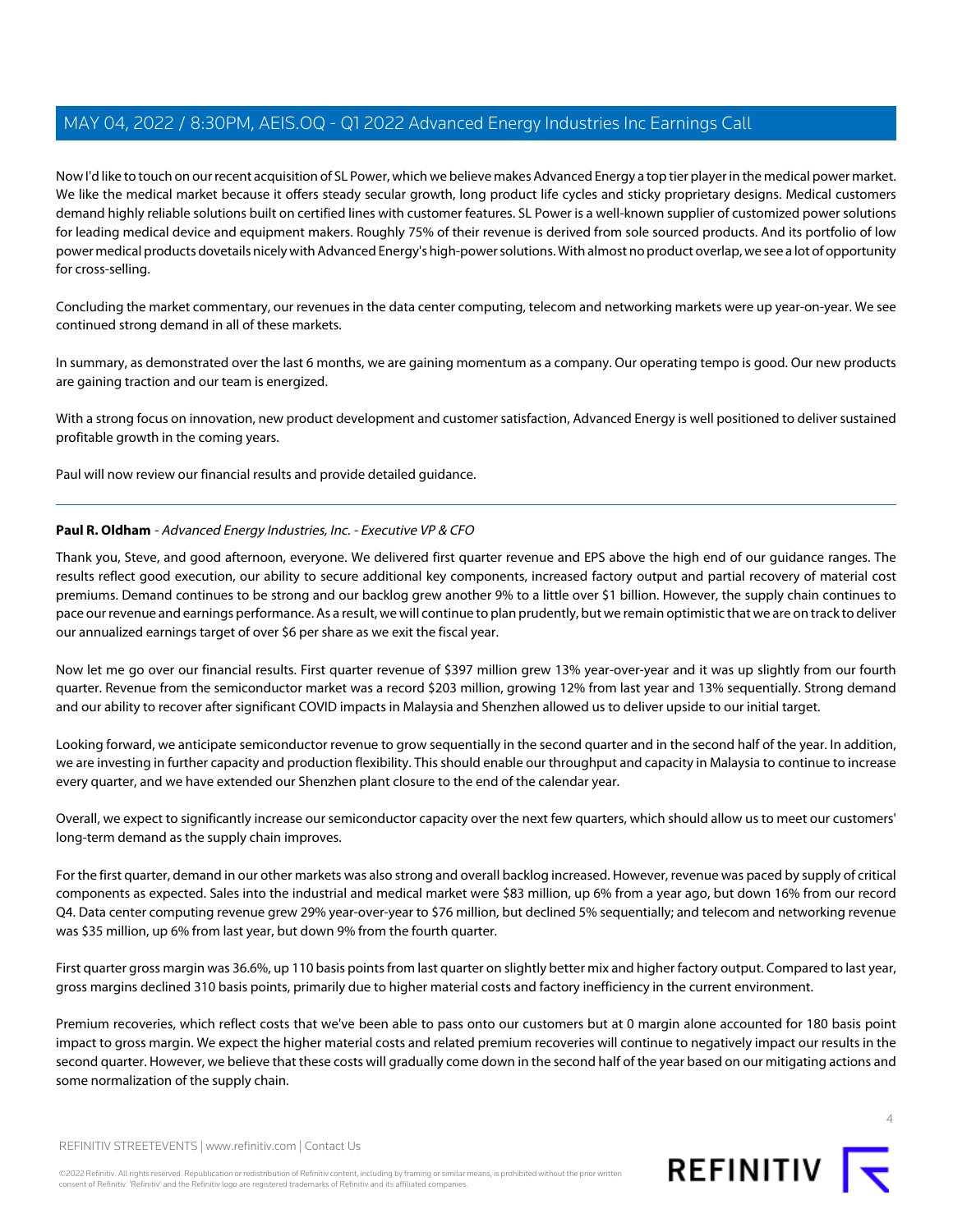Operating expenses were \$87.6 million, up approximately 2% from last quarter. The sequential increase was due to investments in R&D, partially offset by lower SG&A expense. Operating margin for the quarter was 14.5%. Depreciation for the quarter was \$8.4 million and our adjusted EBITDA was \$66 million, up from \$63 million last quarter.

Non-GAAP other expense was \$2.1 million, including \$1.3 million of interest expense and \$500,000 of foreign exchange losses. We continue to expect non-GAAP other expense to be in the \$2 million range going forward.

Our non-GAAP tax rate was 16%, slightly above our target of 15%. The increase was due to a change in U.S. tax rules, effective at the beginning of the year, partially offset by a favorable tax credit. Looking forward, we now expect our GAAP and non-GAAP tax rate to be approximately 19%. Compared to our prior target, this will impact our quarterly earnings by approximately \$0.05 per share.

Earnings for the quarter were \$1.24 per share. This compares to fourth quarter EPS of \$1.36, which included a large year-end discrete tax benefit. Excluding this benefit, last quarter earnings would have been \$1.21 per share.

Turning now to the balance sheet. We ended the fourth quarter with total cash, including marketable securities of \$524 million and the net cash of \$136 million. Cash flow from continuing operations was \$10 million. The lower operating cash flow was due to higher net working capital, which increased to 120 days.

Inventory on a dollar basis increased 7% sequentially and turns were 2.8x. We continue to expect some upward pressure on inventory in the near-term as we prioritize meeting customer demand while pursuing shortages of critical parts. However, inventory turns should normalize as the supply chain improves and shipments increase. Days payable declined slightly to 65 days and DSO increased to 56 days, largely due to timing.

During the first quarter, we invested \$13.1 million into CapEx, made debt principal payments to \$5 million and paid \$3.8 million in dividends. In addition, we repurchased \$6.6 million of common stock at \$80 per share as part of our opportunistic share repurchase program.

Before I talk about guidance, I want to provide some financial details on the SL Power acquisition. As we announced, last week we completed the acquisition of SL Power Electronics for \$145 million on a cash free, debt free basis, using the cash we have on our balance sheet.

SL Power adds approximately \$65 million of pro forma revenue on an annualized basis. It is a profitable business with operating margins in the mid-teens and we expect to realize approximately \$4 million of cost synergies once we fully integrate the operations. With the highly complementary product portfolio and customers, we believe there are meaningful cross-selling synergies which will accelerate our growth in the medical and industrial markets.

Now let me turn to guidance. Our second quarter results will continue to be paced by availability of critical parts, including additional risk from the ongoing COVID lockdowns in China. As a result, we expect Q2 revenue to be approximately \$395 million, plus or minus \$25 million. Our Q2 guidance assumes semiconductor revenue will continue to grow sequentially and it includes a partial quarter revenue contribution from SL Power.

As we guided previously, we expect Q2 gross margin to be approximately flat to Q1 with similar mix and material cost premiums. We expect operating expenses to be in the \$93 million to \$95 million range on annual salary increases, continued R&D investment and the addition of SL Power, which adds \$3 million to \$4 million to our OpEx for the quarter. Including the higher tax rate of approximately 19%, we expect Q2 non-GAAP earnings per share to be \$1.05, plus or minus \$0.30.

Before I open it up for questions, let me make some additional comments beyond the current quarter. As I mentioned, the operating and supply chain environments remain challenging, and our revenue and financial results are being paced by supply of critical components. However, we are executing well and are making progress in our supply mitigation efforts. Demand and our backlog position are strong and we are investing in further capacity and flexibility to increase output as the supply chain improves. As a result, we continue to believe that we are on track to deliver annualized EPS of greater than \$6 per share by Q4 with higher earnings potential in 2023.

With that, let's take your questions. Operator?

REFINITIV STREETEVENTS | [www.refinitiv.com](https://www.refinitiv.com/) | [Contact Us](https://www.refinitiv.com/en/contact-us)

©2022 Refinitiv. All rights reserved. Republication or redistribution of Refinitiv content, including by framing or similar means, is prohibited without the prior written consent of Refinitiv. 'Refinitiv' and the Refinitiv logo are registered trademarks of Refinitiv and its affiliated companies.

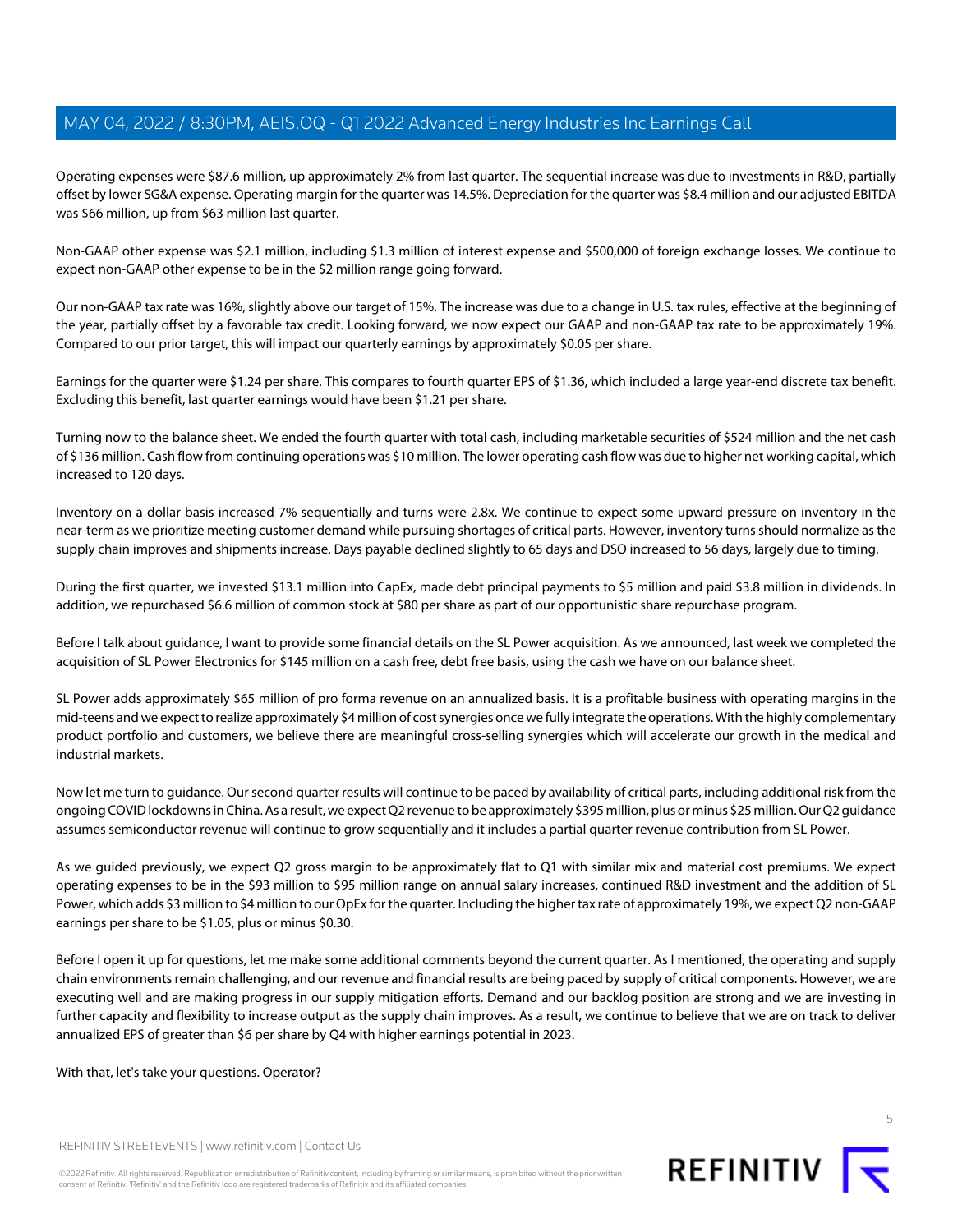# **QUESTIONS AND ANSWERS**

#### **Operator**

<span id="page-5-0"></span>(Operator Instructions) We'll hear first from Quinn Bolton at Needham & Company.

#### **Nathaniel Quinn Bolton** - Needham & Company, LLC, Research Division - Senior Analyst

Congratulations on the nice results. March was the second quarter where you guys were nicely above guidance on your ability to get component supply. And I'm wondering if you could just give us your updated thoughts on component availability or things starting to loosen up or have some of your efforts to go out secure components on the open market really been the source of upside in the near-term, just kind of thinking about when do you think component availability starts to get more predictable?

#### **Stephen D. Kelley** - Advanced Energy Industries, Inc. - President, CEO & Director

Yes. Quinn, this is Steve. Good question. I think it's a daily battle essentially. We get upsides, we get downsides literally every day from our critical IC suppliers. We've been fighting this battle for more than a year. So I think we're getting a bit better at it. So you've seen some of the results of our efforts as we do various channels and brokers, I think that's part of it.

The other part is, we've been working pretty hard on alternative qualifications as well as board redesigns to get around some of the more intractable supply issues and our customers have been working very closely with us to qualify those solutions quickly, and so that's also played a part in our success in the last 2 quarters, and we see that these alternative solutions will play a bigger role moving forward in 2022. That's why we're optimistic about the second half.

#### **Nathaniel Quinn Bolton** - Needham & Company, LLC, Research Division - Senior Analyst

My second question really for Paul. It sounds like you're reiterating your guidance for \$6 of annualized EPS. And I think in past quarters, that was sort of on our revenue run rate of something a little bit north of \$400 million. I guess my question is your backlogs up now to over \$1 billion. It certainly seems like if you can get component supply that the natural run rate of revenue would be well above that \$400 million level. I want to ask you to say when that might happen, but am I right to think that when you're no longer paced by component issues, the revenue could be nicely ahead of \$400 million on a quarterly basis for several quarters?

## **Paul R. Oldham** - Advanced Energy Industries, Inc. - Executive VP & CFO

Yes, I think that's exactly right, Quinn, and it really comes down to how available the materials are, and also what we have to pay for them. We have a little higher revenues now, but part of that is these premium recoveries where we have more revenue, but it's essentially at a pass through costs. So over time, I'd expect that would decrease, the actual product revenue will increase and that's where you get some of the lift in gross margin as sales improve as well. But you're exactly right, it will be paced by the availability of parts and we're doing everything inside the company to put ourselves in a position to get as many parts as we can, as well as be prepared as those parts become available to deliver quickly to our customers.

#### **Operator**

Next, we'll hear from Mehdi Hosseini at SIG.



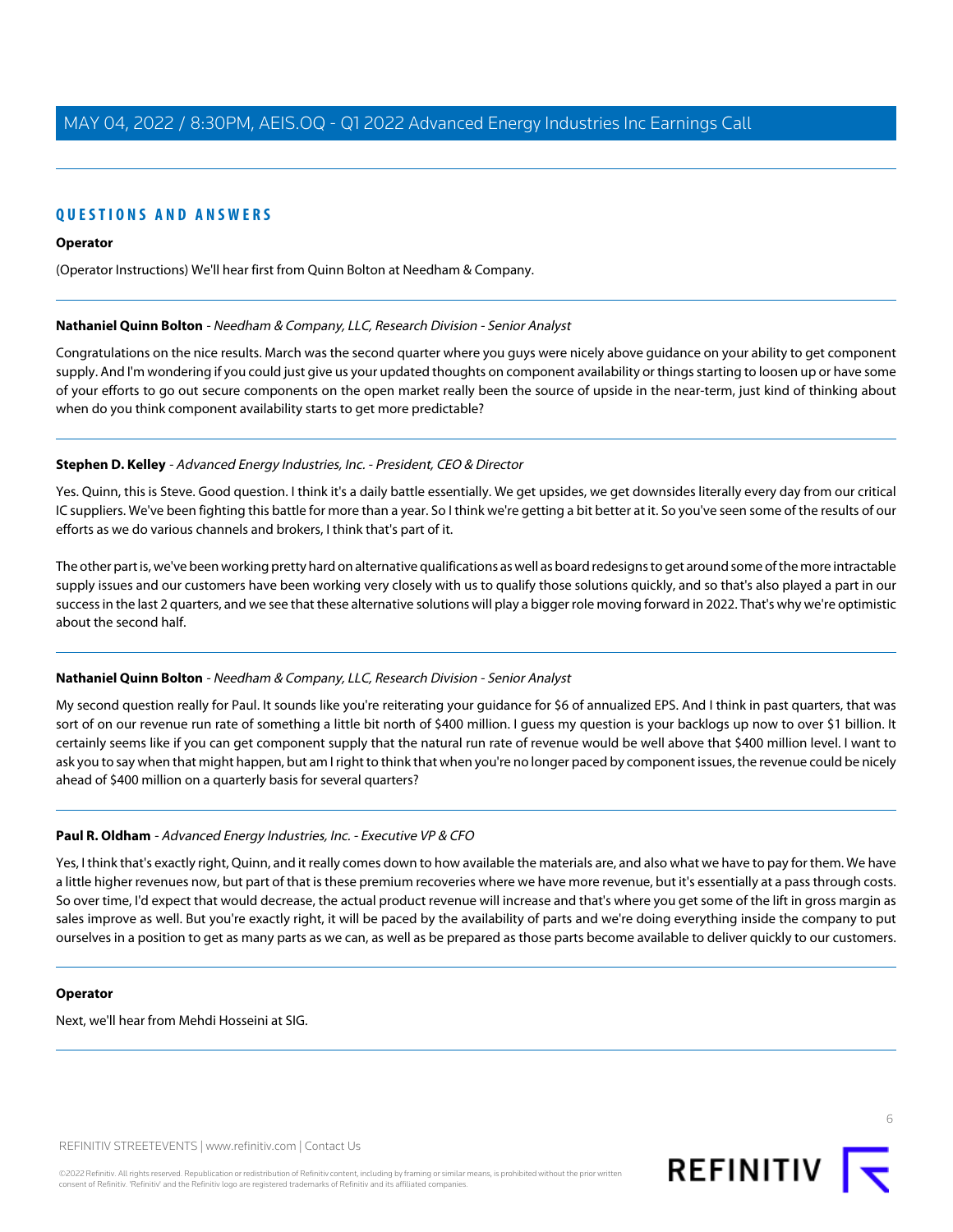## <span id="page-6-0"></span>**Mehdi Hosseini** - Susquehanna Financial Group, LLLP, Research Division - Senior Analyst

When I look at your reported March revenue moving forward to include or exclude the impact of SL Power, you were still able to have north of \$20 million of revenue. And I'm just curious how should I think about that upside driven by our ability to procure components in the open market versus other factors, if you can help us to discuss other factors? And I have a follow-up.

#### **Paul R. Oldham** - Advanced Energy Industries, Inc. - Executive VP & CFO

Yes, Mehdi, let me just make a comment there. I think there are 2 main factors that helped us in Q1. The first was indeed our ability to source more components and to put some work around into play. But the second was our ability to react quickly to the COVID slowdown in Malaysia and the COVID shutdown in Shenzhen. And so the factories recovered very quickly and actually exited the quarter at a very high operating tempo. So the combination of good execution, factories and improved procurement of parts really allowed us to hit the number in Q1.

#### **Mehdi Hosseini** - Susquehanna Financial Group, LLLP, Research Division - Senior Analyst

Yes. And I appreciate the execution, operational execution, but what is interesting is that it seems like the component's availability is there if you're willing to pay a premium, especially if you were going in the open market?

## **Paul R. Oldham** - Advanced Energy Industries, Inc. - Executive VP & CFO

Yes, I think that's true at some level. There is a lot of components that we go after that we don't actually get. So it does come down to both what's available and as Steve said, I think we've gotten pretty adept at trying to get what's out there, but really that's the limiting factor. And of course, that's very hard to predict because the shortages are also dynamic. We think you're covered in some cases, and then there should be commit or something and you're having to find parts quickly. So it continues to be a dynamic environment. I think again that we were able to do better this quarter in getting parts, and our factories were then able to quickly turn those into product despite the COVID headwinds.

## **Mehdi Hosseini** - Susquehanna Financial Group, LLLP, Research Division - Senior Analyst

Sure. Okay. And as my follow-up, now that you're on track to head north of \$400 million of the quarterly revenue and exiting the year at annualized earnings of \$6 and with more than \$10 of your cash per share, why not become aggressive with capital return?

## **Paul R. Oldham** - Advanced Energy Industries, Inc. - Executive VP & CFO

Last year, we did buy quite a lot of stock back. You'll see we did buy some stock back this last quarter and our opportunistic share repurchase plan continues to be one of the tools that we have. And as every quarter, we'll assess on a variety of factors to determine how aggressive we should be with that repurchase program.

#### <span id="page-6-1"></span>**Operator**

Our next question today comes from Steve Barger at KeyBanc Capital Markets.

## **Robert Stephen Barger** - KeyBanc Capital Markets Inc., Research Division - MD & Equity Research Analyst

I just want to make sure I understand the guidance. The midpoint of the revenue guide, would you put you back at record levels like 4Q and 1Q? And in those quarters, non-GAAP EPS averaged about \$1.30 per quarter. You're guiding to \$1.05 at the midpoint. I hear you on tax rate that could be an echo, but what are the other factors that will drive operating margin lower sequentially on higher revenue?

7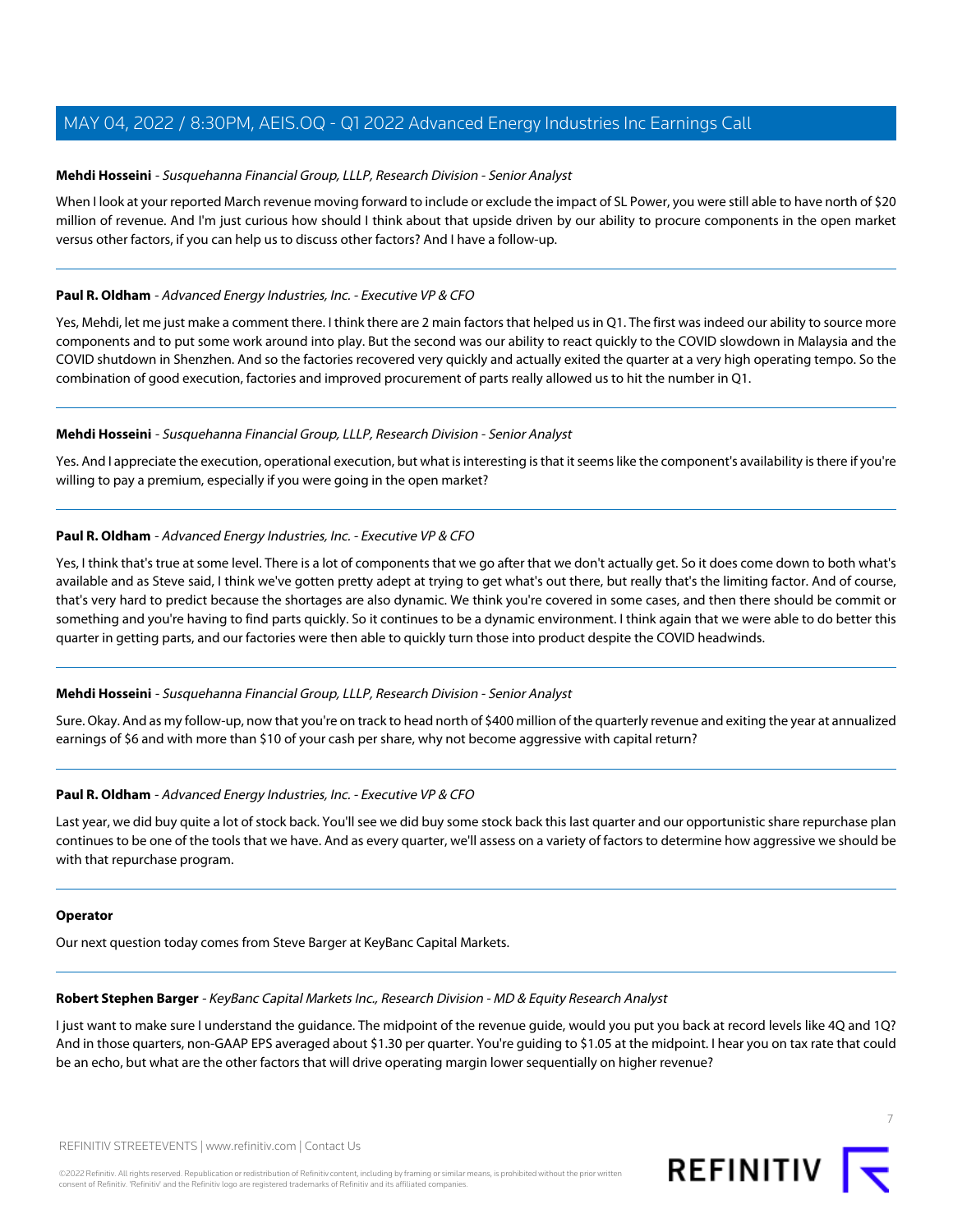## **Paul R. Oldham** - Advanced Energy Industries, Inc. - Executive VP & CFO

Yes, I think there is a couple of factors, Steve. The first is that in that roughly flat revenue or slightly higher, does include partial quarter of SL Power. So that's revenue that helps us in Q2, but as you know, it comes with full cost structure. So it's not leveraged revenue, if you will. So if you exclude that, our product revenue, it's actually we're projecting it a little bit lower in Q2 than we got in Q1. I think that's the biggest thing. So you're just getting a little bit of headline benefit of the acquisition.

Now over time, as our organic revenues increase because there is more parts and of course we'd expect that fall through to occur, but that's the biggest factor.

## **Robert Stephen Barger** - KeyBanc Capital Markets Inc., Research Division - MD & Equity Research Analyst

Got it, okay. And order rates for specialty industrial equipment were strong through 1Q, just broadly speaking, and all the commentary from the companies that have reported suggested trends remain strong in April and really no cracks in demand. So understanding that we're going to layer in SL Power into industrial and medical, just how are you thinking about organic growth in that segment for 2Q or the year, if you could?

# **Stephen D. Kelley** - Advanced Energy Industries, Inc. - President, CEO & Director

Yes, Steve. The organic growth in I&M is quite impressive. The only thing holding us back right now are critical parts. And I think some of the shortages we have in I&M are more acute than what we've seen in semiconductor. So there has been a real focus on trying to procure parts for the industrial medical business and we're very sensitized to it, but there's a lot of pent-up revenue and profit and our current backlog for the industrial medical markets.

## **Robert Stephen Barger** - KeyBanc Capital Markets Inc., Research Division - MD & Equity Research Analyst

I guess if you could explain on the supply side, can you talk about what the order rates were year-over-year in I&M?

## **Paul R. Oldham** - Advanced Energy Industries, Inc. - Executive VP & CFO

I can say that our backlog went up in the first quarter. So we continue to receive orders in excess of what we could ship.

#### <span id="page-7-0"></span>**Operator**

Our next question today comes from the line of Paretosh Misra with Berenberg. I do hope I said your name correctly.

## **Paretosh Misra** - Joh. Berenberg, Gossler & Co. KG, Research Division - Analyst

Yes, that was perfect. Can you talk about the mix in your backlog a bit? Is the mix similar to your revenue mix or it's heavier on your semiconductor business?

## **Paul R. Oldham** - Advanced Energy Industries, Inc. - Executive VP & CFO

Yes. In general, I'd say it's a very healthy mix. Broadly speaking, I'd say it's more healthy than our average revenue mix. Broadly I'd say over 80% is either semiconductor or industrial medical products.

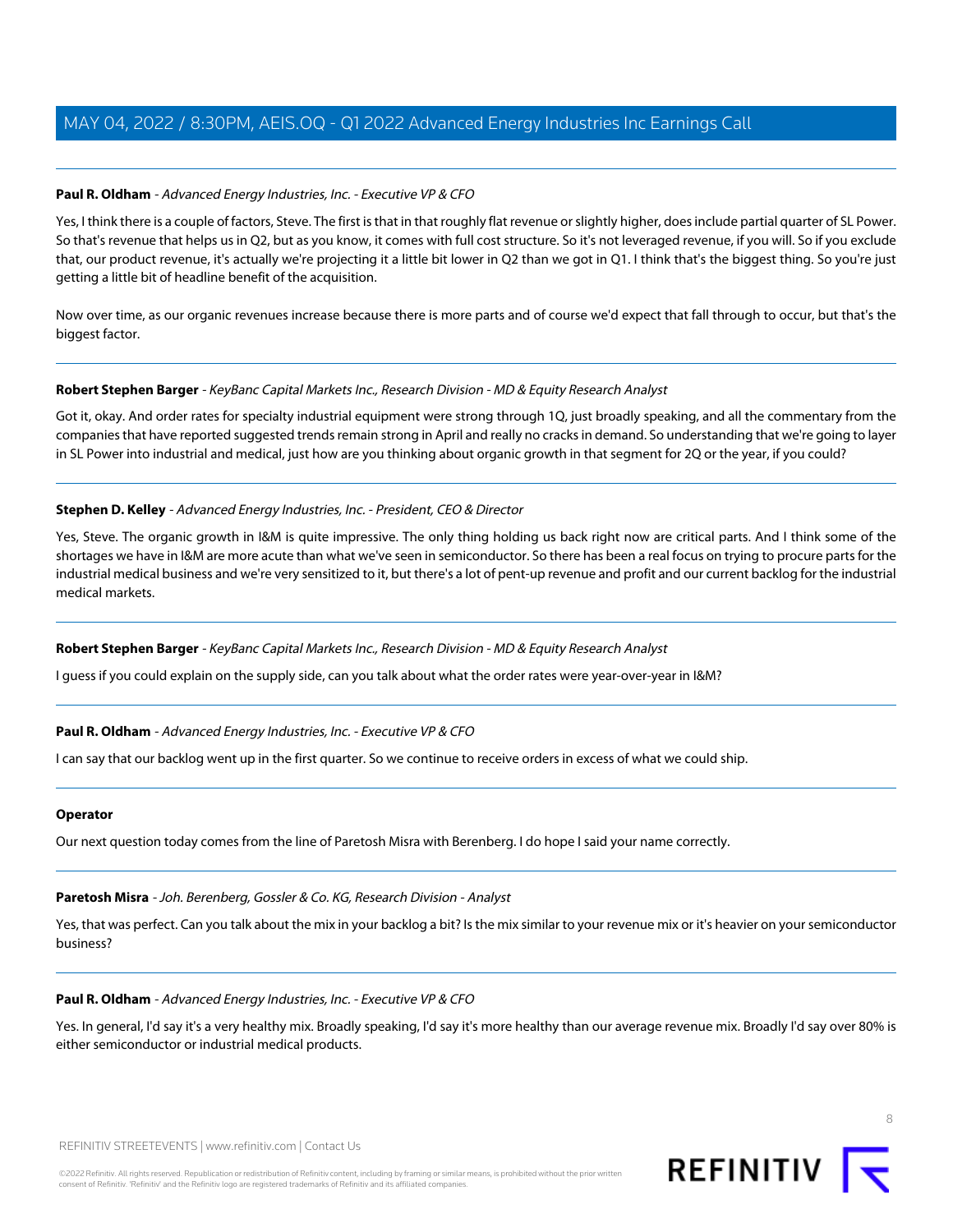#### **Paretosh Misra** - Joh. Berenberg, Gossler & Co. KG, Research Division - Analyst

Got it. And then how should we think about the output at your Shenzhen facility between now and the end of the year given your current plan?

#### **Stephen D. Kelley** - Advanced Energy Industries, Inc. - President, CEO & Director

Yes. So we -- as a reminder, we decided to keep open the Shenzhen plant through the end of this year. And so, the reason we did that is because we need the capacity and I can say that today the Shenzhen plant is doing an excellent job with output. In fact, it's the highest we've seen output in many quarters.

So we expect that they're going to be a solid contributor over the course of 2022. And at the same time, we're bringing up our production in Malaysia. So we're setting new output records every month at our Shenzhen facility and we're getting more efficient and increasing output on a regular basis. So we think we're in good shape on the semiconductor production side.

#### **Operator**

<span id="page-8-0"></span>(Operator Instructions) We'll hear next from the line of Krish Sankar at Cowen & Company.

**Krish Sankar** - Cowen and Company, LLC, Research Division - MD & Senior Research Analyst

I had a couple of them, actually. Paul, did you mention in your guide of \$395 million, how much is SL Power contributing?

## **Paul R. Oldham** - Advanced Energy Industries, Inc. - Executive VP & CFO

We did mention it specifically, but it's about \$65 million to \$66 million annualized if you look at last year's results and we close the transaction in the last week of April. So you can kind of roughly do the math to get an estimate of the contribution.

#### **Krish Sankar** - Cowen and Company, LLC, Research Division - MD & Senior Research Analyst

Got it. All right. And then on your June guidance, you clearly said that semi should grow sequentially. And if I layer in the fact that SL will help and then is it fair to assume that semi and I&M growth sequentially while telecom and data centers down in June?

#### **Stephen D. Kelley** - Advanced Energy Industries, Inc. - President, CEO & Director

Yes, let me comment here, Krish. Our guide is substantially better than what we guide in Q1, but it's less than what we actually delivered in Q1. And really what's going on is there are couple key uncertainties that we deal with every quarter. One of the critical IC decommits an upside. So it's very difficult to predict.

The second one we have that we're dealing with this quarter are the COVID lockdowns in China. And it's really hard to precisely quantify the impact of these lockdowns. We know they are impacting various parts of our supply chain. They're not impacting our factories, but they are impacting our suppliers. And so we did take a bit of a cautious approach to our Q2 guidance.

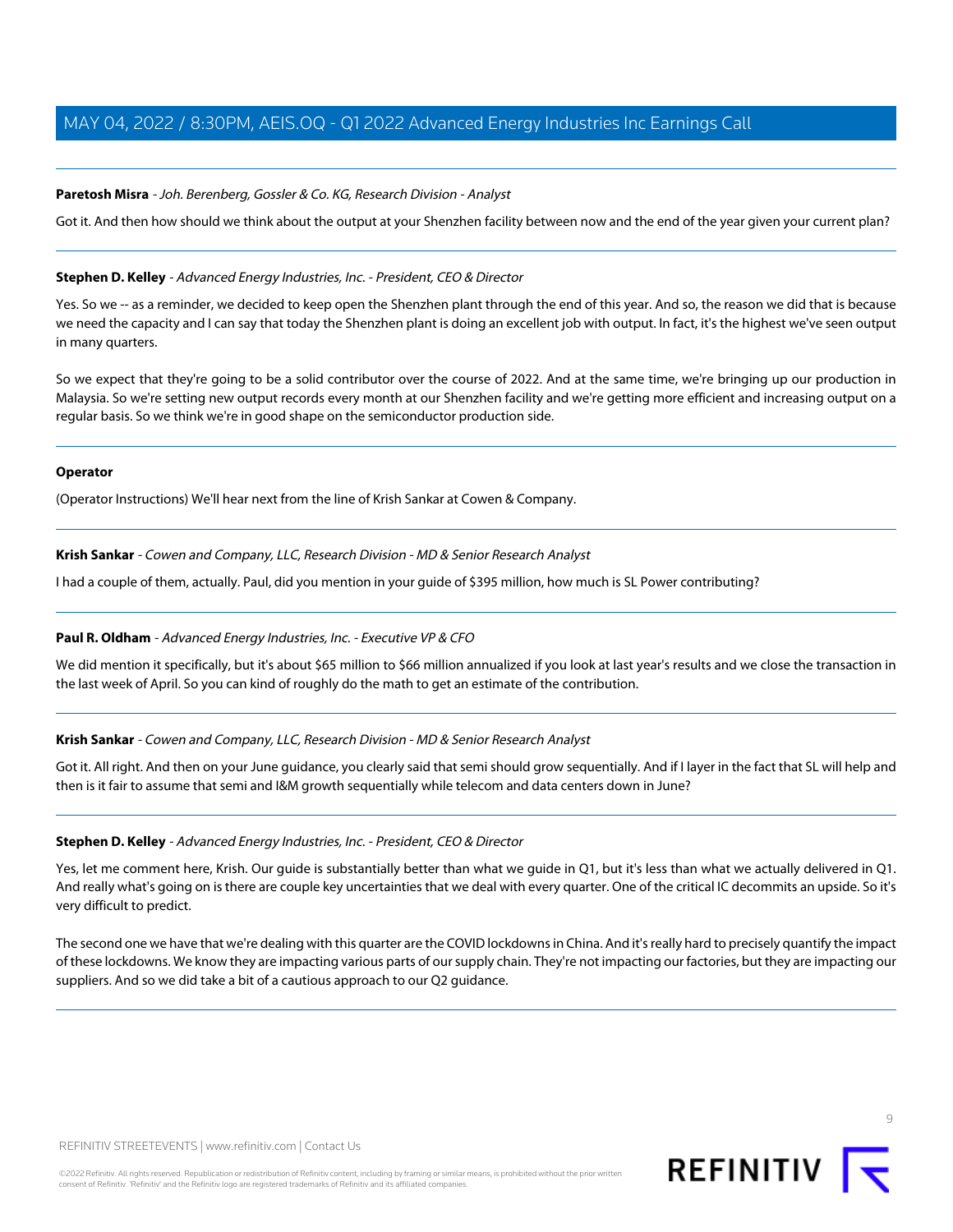#### **Krish Sankar** - Cowen and Company, LLC, Research Division - MD & Senior Research Analyst

Got it. Super helpful. And then just a final question. Steve, you mentioned in the past I think it's been almost the good part of the last 6 months or so about dealing within paying a premium or a massive premium with the third-party broker, I'm just kind of curious when I look over the last month or 2 months or 3 months, would you say that the amount you paid to those brokers, has it been going up or has it been flat or do you think it's actually rolling over from what you paid like a few months ago?

## **Paul R. Oldham** - Advanced Energy Industries, Inc. - Executive VP & CFO

It's a good question. As Steve said, it's sort of the day-to-day battle. So I think we're a little cautious about trying to find trends. But in generally, I'd say there is indications that the incoming rate of those is getting better, maybe not what's coming in the door, but what we see out there is maybe trending better and that's part of what leads us to conclude that we are on track to what we said earlier that towards the latter part of the year, we should see these things coming down. So I don't want to get ahead of myself too much just because it's a dynamic environment.

Steve already commented on the China, COVID lockdowns and the impact on the supply chain. So -- but we're cautiously optimistic perhaps that those are starting to improve.

#### **Krish Sankar** - Cowen and Company, LLC, Research Division - MD & Senior Research Analyst

Well, I mean maybe if I can squeeze one lastly, Paul. Based on what you just said in your comments that Q4 exit run rate for our EPS should be over \$6 plus annualized. But in the past you said that gross margins shouldn't check In the second half. Should we still assume it or do you think gross margin inflection is more Q4 story rather than a Q3?

## **Paul R. Oldham** - Advanced Energy Industries, Inc. - Executive VP & CFO

Yes, it's a good question. I think, as we thought about that gross margins in total will be up in the second half, but you should really think of it as a more of a Q4 than in Q3, maybe some modest improvement in Q3, and then more in Q4. But look, you're hitting on exactly the key issue. To the degree that these premiums can subside, that's going to help us. And the question is, is that sooner or later. And our best view is when we get the most benefit of that is closer to Q4, but we are seeing some signs that it could be modestly improving.

#### <span id="page-9-0"></span>**Operator**

Hans Chung with Balyasny (sic) [D.A. Davidson].

## **Mon-Han Chung** - D.A. Davidson & Co., Research Division - Senior VP & Senior Research Analyst

This is Hans Chung from D.A. Davidson. So I think my first question is, it's very encouraging like regarding your commentary on the semiconductor business to go to outpace the WFE outlook this year. So can you kind of elaborate like what's the underlying driver is more like the share gain totally or it's more like we have the component critical parts to be available, so we're able to ship and we're going to ship that to fill the -- ship to backlog, or it's just maybe new part rents and something like that, just anything there would be helpful?

#### **Stephen D. Kelley** - Advanced Energy Industries, Inc. - President, CEO & Director

Yes. Let me just answer your question in 2 parts, Hans. So your immediate question is what's driving our optimism for this year in our growth story as we go through the remaining quarters of 2022. And that's simply tied to 2 things. The first is, we're expecting improved parts availability based on our activities and the second is our factories operating tempo is quite good and we expect to sustain that for the remainder of the year. So I think that's really going to drive our growth as we accelerate through the course of 2022.

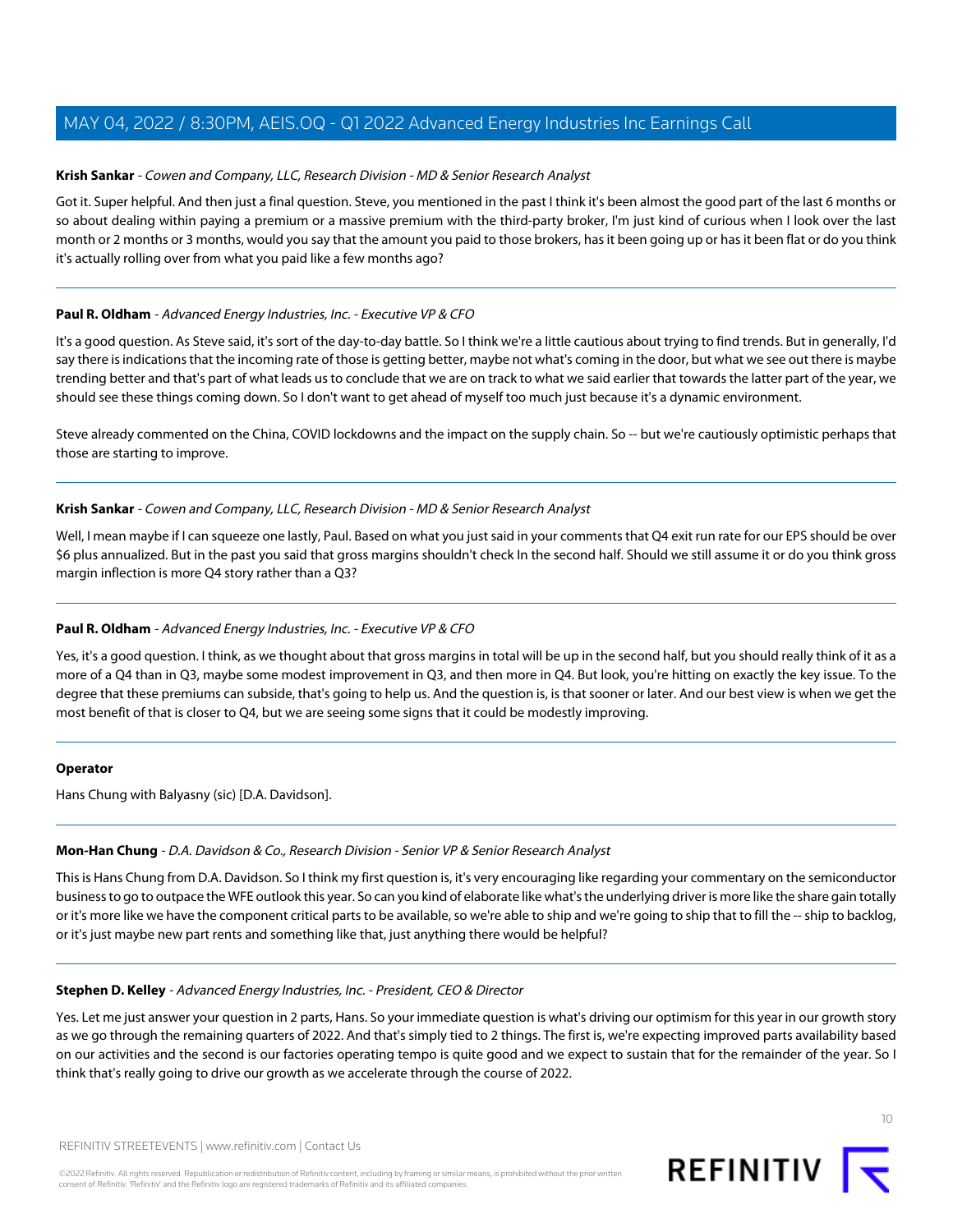But when it comes to market share, in our business in semiconductor, it tends to be over years that we measure market share because we are trying to win design slots in new equipment from the major equipment makers. And then if we win the slot, we hit that business for many years afterwards. So the share really doesn't shift that much on a monthly or quarterly basis. It shifts over the course of years. And so what we're doing there is we're defending our current position in conductor etch, which is our strongest area, has been for quite some time. But we're also planting seeds in new markets. So we have new products that we've launched into the dielectric etch market, into the remote plasma source market, into the flat panel market. So we think that by doing this, we can increase our served market essentially and really drive our growth in 2023 and '24.

# **Mon-Han Chung** - D.A. Davidson & Co., Research Division - Senior VP & Senior Research Analyst

Got it. That's helpful. So and the next question, just can you provide some colors around the end market in industrial medical or the data center to account? It seems like they imply same quarter guidance basically, these combine will decline sequentially. And I just want to know like, are all these going to decline sequentially or -- ?

# **Stephen D. Kelley** - Advanced Energy Industries, Inc. - President, CEO & Director

I think the only way to thinking about this, Hans, is that it's all a function of supply. We have huge pent-up demand in all the markets you just mentioned, whether it's industrial medical, data center and telecom networking, you name it. We have a very solid order book in all of those markets. And so, as we get parts, we will be able to maximize our output, but this has nothing to do with demand. It's all about supply right now.

Hans? Operator, we're ready for the next question.

## **Operator**

<span id="page-10-0"></span>Gentlemen, apologies for the delay. Once again, Mr. Chung, please re-signal to complete your question. We'll move forward to Graham Price with Raymond James.

## **Graham Frederick Price** - Raymond James & Associates, Inc., Research Division - Senior Research Associate

I guess, just quickly on the SL Power acquisitions. You've highlighted the cross-selling and integration synergies there. Just wondering kind of how quickly you see those playing out? And then just more broadly, how the margins for the acquired business compare to the legacy business?

## **Stephen D. Kelley** - Advanced Energy Industries, Inc. - President, CEO & Director

Yes. So let me just make a comment about the integration and how we intend to exploit the sale synergies. So first, we've taken a very strong approach to integration, immediately the factories of SL Power reporting directly into our Chief Operating Officer and their sales force is reporting directly to our Chief Sales Officer. And then the remaining people at SL Power, the engineering, marketing and support people are reporting to the former President, Russell, who now has responsibility for all of the medical power products that AE makes, not just the SL Power products, but also the Advanced Energy products. And together, we think the unconstrained demand there this year is well over \$100 million. So it's a good size business for us and it makes us to top tier player.

Like I said in my script, we think the medical market is a good space for us, it's high mix, it's low volume. It's mostly sole source business and that's right in our wheelhouse essentially. So what we're going to do moving forward is we're basically training our sales force. The SL Power sales force to sell AE products and the AE sales force to sell SL Power products, and we have a particular focus on medical accounts and the secondary focus on select industrial accounts. And we think together, we could do a very good job cross-selling. Because SL Power was strong at accounts where we weren't, and we're strong at accounts were SL Power wasn't. So we think it's a very good match. And I actually visited there Friday last week, went down to Calabasas and welcomed the SL Power team to Advanced Energy and -- there's a lot of energy, a lot of positive energy from the team down there. I think it's going to be a very good match between Advanced Energy and SL Power.

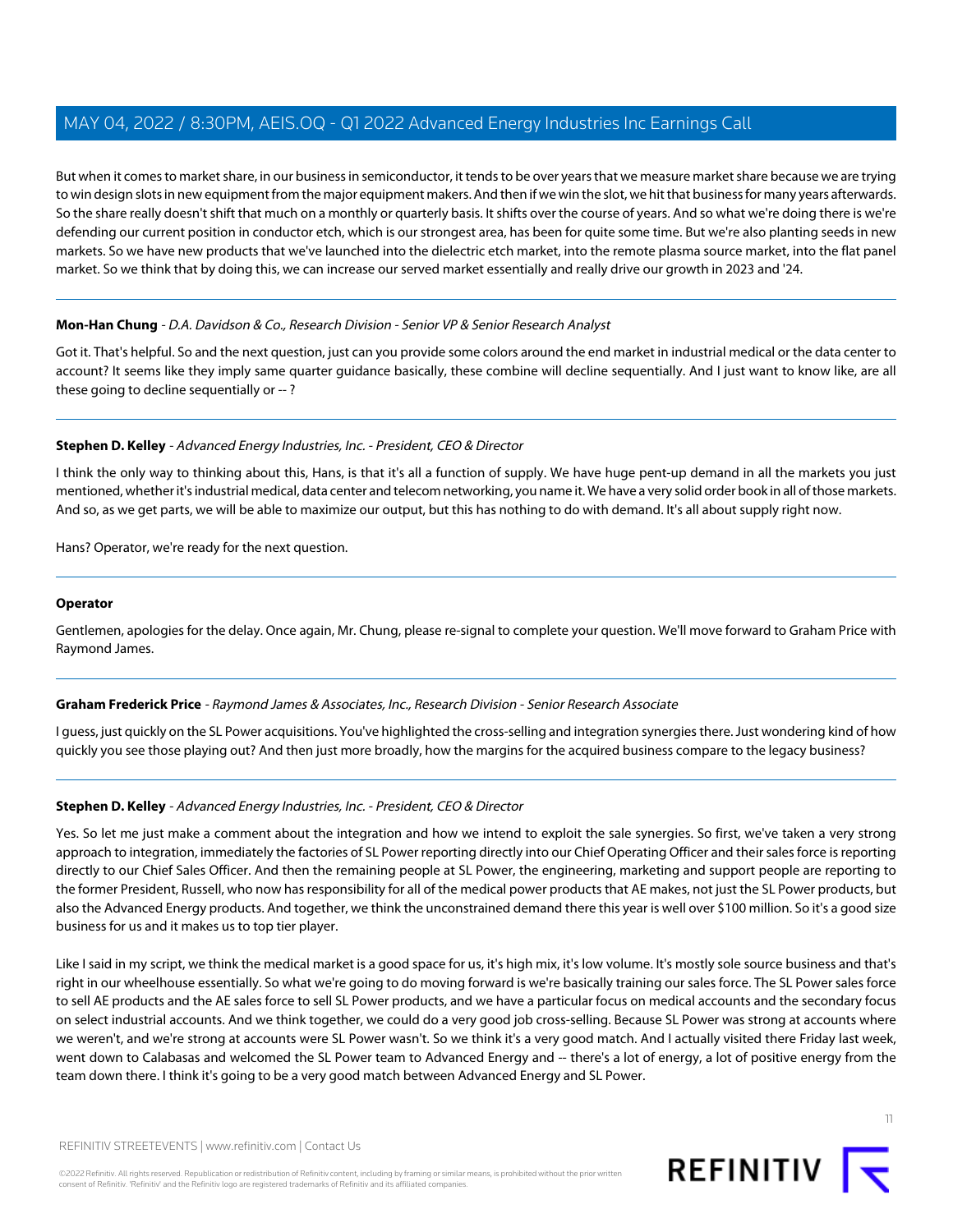## **Paul R. Oldham** - Advanced Energy Industries, Inc. - Executive VP & CFO

Yes. Maybe just to comment on the business model, I'd say the financial profile coming out of the gate is very similar to Advanced Energy. They've built pretty similar products, they are in differentiated markets and still you look generally we already mentioned operating margins are in the mid-teens. It's pretty similar to AE today. Gross margins are around 40%, so again pretty similar. And as we combine the organizations, as Steve said, there's a lot of opportunity to grow the business. And with that and the other integration actions, there's opportunity to grow, I'll say, the bottom line or earnings, probably faster even in the top line. So I think it's a very natural fit and a lot of opportunity for us to grow in the medical market as we go forward.

## **Graham Frederick Price** - Raymond James & Associates, Inc., Research Division - Senior Research Associate

Got it. And then for my second one just kind of a housekeeping one. You mentioned the income tax rate going forward will be 19%, which looks like just not the highest than it's been in a few years. So I'm just trying to get a little clarity on what's causing that?

# **Paul R. Oldham** - Advanced Energy Industries, Inc. - Executive VP & CFO

Yes. There was a change in the U.S. tax law that was effective at the beginning of the year that essentially requires companies to capitalize their R&D expenses rather than to expense them. This was something that was put in place back in 2017 as part of the Tax Cut and Jobs Act. That became effective. Obviously, it didn't impact us as much in the first quarter because we had some other benefits. But looking forward, it's about a 400 basis point impact.

You can probably do some reading about it, it's affecting all companies particularly technology companies, and I think there is some hope overtime that or maybe even expectation that that will get rolled back or repealed. But at this point, that's the current tax law, so that's what reflected going forward.

## **Operator**

(Operator Instructions) Mr. Chung, apologies for the audio issue earlier. Please go ahead, Your line is open once again, sir.

## **Mon-Han Chung** - D.A. Davidson & Co., Research Division - Senior VP & Senior Research Analyst

Okay. Yes, just quick one. So can you give us some sense about the gross margin impact from the high premium paid for the second quarter? I know you gave the 180 basis point for first quarter, but what about second quarter?

## **Paul R. Oldham** - Advanced Energy Industries, Inc. - Executive VP & CFO

Yes. We didn't guide to that specifically, but in my prepared remarks, we said that we expected those premiums, the premiums and related recoveries to be about the same as it was in Q1, the level of those things.

## **Operator**

And we have no further signals from the audience at this time. I am pleased to turn the floor back over to Mr. Steve Kelley for any additional or closing remarks.

consent of Refinitiv. 'Refinitiv' and the Refinitiv logo are registered trademarks of Refinitiv and its affiliated companies.